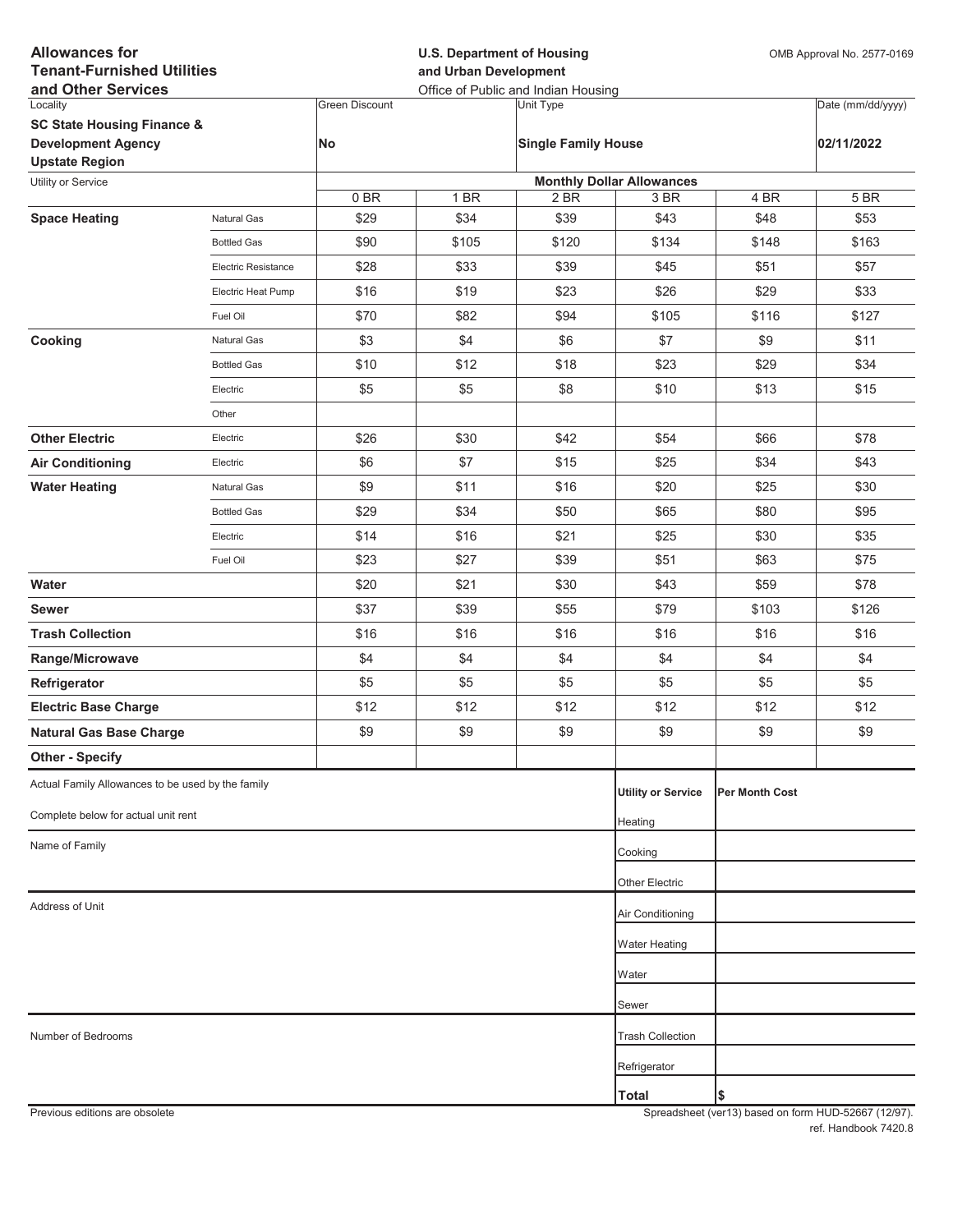| <b>Allowances for</b><br><b>U.S. Department of Housing</b><br><b>Tenant-Furnished Utilities</b><br>and Urban Development<br>and Other Services<br>Office of Public and Indian Housing | OMB Approval No. 2577-0169 |  |
|---------------------------------------------------------------------------------------------------------------------------------------------------------------------------------------|----------------------------|--|
| Locality<br><b>Green Discount</b><br>Unit Type                                                                                                                                        | Date (mm/dd/yyyy)          |  |
| <b>SC State Housing Finance &amp;</b>                                                                                                                                                 |                            |  |
| <b>Development Agency</b><br><b>ENERGY STAR</b><br><b>Single Family House</b><br><b>Upstate Region</b>                                                                                | 02/11/2022                 |  |
| <b>Monthly Dollar Allowances</b><br>Utility or Service                                                                                                                                |                            |  |
| 0BR<br>1 BR<br>2 BR<br>3 BR<br>4 BR                                                                                                                                                   | 5 BR                       |  |
| \$32<br>\$36<br><b>Space Heating</b><br>Natural Gas<br>\$24<br>\$28<br>\$39                                                                                                           | \$43                       |  |
| \$73<br>\$86<br>\$98<br>\$110<br>\$122<br><b>Bottled Gas</b>                                                                                                                          | \$133                      |  |
| \$23<br>\$27<br>\$32<br>\$36<br>\$41<br><b>Electric Resistance</b>                                                                                                                    | \$46                       |  |
| \$15<br>\$18<br>\$21<br>\$23<br>Electric Heat Pump<br>\$13                                                                                                                            | \$26                       |  |
| \$57<br>\$68<br>\$77<br>\$86<br>\$95<br>Fuel Oil                                                                                                                                      | \$104                      |  |
| \$3<br>\$3<br>\$5<br>\$6<br>\$7<br>Cooking<br>Natural Gas                                                                                                                             | \$9                        |  |
| \$9<br>\$10<br>\$15<br>\$19<br>\$23<br><b>Bottled Gas</b>                                                                                                                             | \$28                       |  |
| \$4<br>\$4<br>\$6<br>\$8<br>\$10<br>Electric                                                                                                                                          | \$12                       |  |
| Other                                                                                                                                                                                 |                            |  |
| <b>Other Electric</b><br>\$21<br>\$25<br>\$35<br>\$44<br>\$54<br>Electric                                                                                                             | \$64                       |  |
| \$5<br>\$6<br>\$12<br>\$20<br>\$27<br><b>Air Conditioning</b><br>Electric                                                                                                             | \$35                       |  |
| \$9<br>\$8<br>\$13<br>\$17<br>\$21<br><b>Water Heating</b><br>Natural Gas                                                                                                             | \$25                       |  |
| \$24<br>\$28<br>\$41<br>\$53<br>\$66<br><b>Bottled Gas</b>                                                                                                                            | \$78                       |  |
| \$11<br>\$13<br>\$17<br>\$21<br>\$25<br>Electric                                                                                                                                      | \$28                       |  |
| \$19<br>\$22<br>\$32<br>\$42<br>\$51<br>Fuel Oil                                                                                                                                      | \$61                       |  |
| \$21<br>\$30<br>\$43<br>Water<br>\$20<br>\$59                                                                                                                                         | \$78                       |  |
| \$37<br>\$39<br>\$55<br>\$79<br>\$103<br><b>Sewer</b>                                                                                                                                 | \$126                      |  |
| \$16<br>\$16<br>\$16<br>\$16<br>\$16<br><b>Trash Collection</b>                                                                                                                       | \$16                       |  |
| \$4<br>\$4<br>\$4<br>\$4<br>\$4<br>Range/Microwave                                                                                                                                    | \$4                        |  |
| \$5<br>\$5<br>\$5<br>\$5<br>\$5<br>Refrigerator                                                                                                                                       | \$5                        |  |
| <b>Electric Base Charge</b><br>\$12<br>\$12<br>\$12<br>\$12<br>\$12                                                                                                                   | \$12                       |  |
| \$9<br>\$9<br>\$9<br>\$9<br><b>Natural Gas Base Charge</b><br>\$9                                                                                                                     | \$9                        |  |
| <b>Other - Specify</b>                                                                                                                                                                |                            |  |
| Actual Family Allowances to be used by the family<br><b>Utility or Service</b><br>Per Month Cost                                                                                      |                            |  |
| Complete below for actual unit rent<br>Heating                                                                                                                                        |                            |  |
| Name of Family<br>Cooking                                                                                                                                                             |                            |  |
| Other Electric                                                                                                                                                                        |                            |  |
| Address of Unit<br>Air Conditioning                                                                                                                                                   |                            |  |
| <b>Water Heating</b>                                                                                                                                                                  |                            |  |
| Water                                                                                                                                                                                 |                            |  |
| Sewer                                                                                                                                                                                 |                            |  |
| Number of Bedrooms<br><b>Trash Collection</b>                                                                                                                                         |                            |  |
| Refrigerator                                                                                                                                                                          |                            |  |
| \$<br><b>Total</b>                                                                                                                                                                    |                            |  |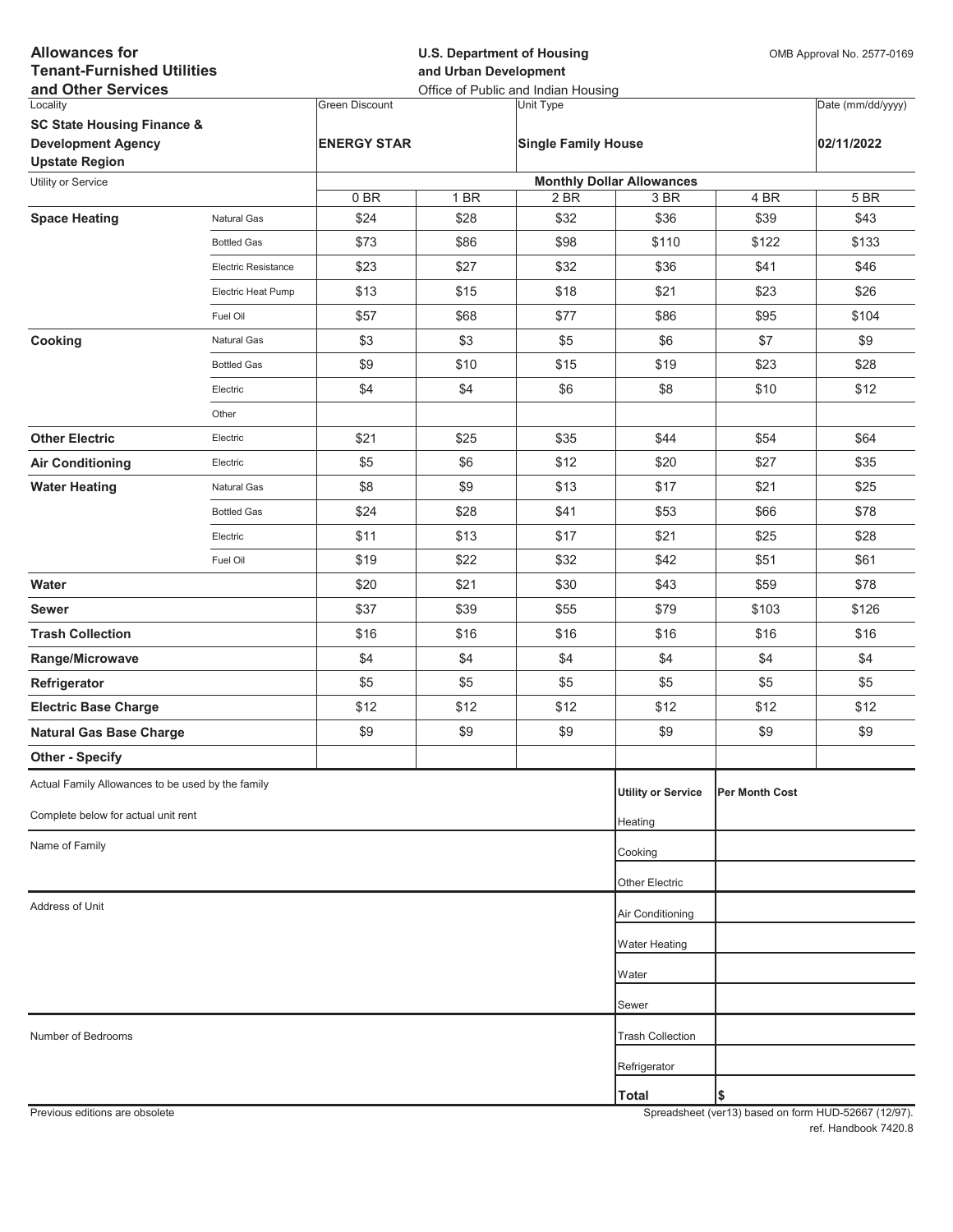| <b>Allowances for</b><br><b>Tenant-Furnished Utilities</b> |                     |                       | <b>U.S. Department of Housing</b><br>and Urban Development | OMB Approval No. 2577-0169                       |                                  |                       |                   |
|------------------------------------------------------------|---------------------|-----------------------|------------------------------------------------------------|--------------------------------------------------|----------------------------------|-----------------------|-------------------|
| and Other Services<br>Locality                             |                     | <b>Green Discount</b> |                                                            | Office of Public and Indian Housing<br>Unit Type |                                  |                       | Date (mm/dd/yyyy) |
| <b>SC State Housing Finance &amp;</b>                      |                     |                       |                                                            |                                                  |                                  |                       |                   |
| <b>Development Agency</b><br><b>Upstate Region</b>         |                     | No                    |                                                            | <b>Single Family Attached</b>                    |                                  |                       | 02/11/2022        |
| Utility or Service                                         |                     |                       |                                                            |                                                  | <b>Monthly Dollar Allowances</b> |                       |                   |
|                                                            |                     | 0 BR                  | 1 BR                                                       | 2 BR                                             | 3 BR                             | 4 BR                  | 5 BR              |
| <b>Space Heating</b>                                       | <b>Natural Gas</b>  | \$27                  | \$32                                                       | \$35                                             | \$39                             | \$43                  | \$47              |
|                                                            | <b>Bottled Gas</b>  | \$83                  | \$98                                                       | \$109                                            | \$121                            | \$133                 | \$145             |
|                                                            | Electric Resistance | \$19                  | \$22                                                       | \$28                                             | \$34                             | \$41                  | \$47              |
|                                                            | Electric Heat Pump  | \$14                  | \$16                                                       | \$19                                             | \$22                             | \$25                  | \$28              |
|                                                            | Fuel Oil            | \$65                  | \$76                                                       | \$86                                             | \$95                             | \$104                 | \$114             |
| Cooking                                                    | Natural Gas         | \$3                   | \$4                                                        | \$6                                              | \$7                              | \$9                   | \$11              |
|                                                            | <b>Bottled Gas</b>  | \$10                  | \$12                                                       | \$18                                             | \$23                             | \$29                  | \$34              |
|                                                            | Electric            | \$5                   | \$5                                                        | \$8                                              | \$10                             | \$13                  | \$15              |
|                                                            | Other               |                       |                                                            |                                                  |                                  |                       |                   |
| <b>Other Electric</b>                                      | Electric            | \$22                  | \$26                                                       | \$36                                             | \$46                             | \$57                  | \$67              |
| <b>Air Conditioning</b>                                    | Electric            | \$7                   | \$9                                                        | \$15                                             | \$21                             | \$28                  | \$35              |
| <b>Water Heating</b>                                       | Natural Gas         | \$9                   | \$11                                                       | \$16                                             | \$20                             | \$25                  | \$30              |
|                                                            | <b>Bottled Gas</b>  | \$29                  | \$34                                                       | \$50                                             | \$65                             | \$80                  | \$95              |
|                                                            | Electric            | \$14                  | \$16                                                       | \$21                                             | \$25                             | \$30                  | \$35              |
|                                                            | Fuel Oil            | \$23                  | \$27                                                       | \$39                                             | \$51                             | \$63                  | \$75              |
| Water                                                      |                     | \$20                  | \$21                                                       | \$30                                             | \$43                             | \$59                  | \$78              |
| <b>Sewer</b>                                               |                     | \$37                  | \$39                                                       | \$55                                             | \$79                             | \$103                 | \$126             |
| <b>Trash Collection</b>                                    |                     | \$16                  | \$16                                                       | \$16                                             | \$16                             | \$16                  | \$16              |
| Range/Microwave                                            |                     | \$4                   | \$4                                                        | \$4                                              | \$4                              | \$4                   | \$4               |
| Refrigerator                                               |                     | \$5                   | \$5                                                        | \$5                                              | \$5                              | \$5                   | \$5               |
| <b>Electric Base Charge</b>                                |                     | \$12                  | \$12                                                       | \$12                                             | \$12                             | \$12                  | \$12              |
| <b>Natural Gas Base Charge</b>                             |                     | \$9                   | \$9                                                        | \$9                                              | \$9                              | \$9                   | \$9               |
| <b>Other - Specify</b>                                     |                     |                       |                                                            |                                                  |                                  |                       |                   |
| Actual Family Allowances to be used by the family          |                     |                       |                                                            |                                                  | <b>Utility or Service</b>        | <b>Per Month Cost</b> |                   |
| Complete below for actual unit rent                        |                     |                       |                                                            |                                                  | Heating                          |                       |                   |
| Name of Family                                             |                     |                       |                                                            |                                                  | Cooking                          |                       |                   |
|                                                            |                     |                       |                                                            |                                                  |                                  |                       |                   |
| Address of Unit                                            |                     |                       |                                                            |                                                  | Other Electric                   |                       |                   |
|                                                            |                     |                       |                                                            |                                                  | Air Conditioning                 |                       |                   |
|                                                            |                     |                       |                                                            |                                                  | <b>Water Heating</b>             |                       |                   |
|                                                            |                     |                       |                                                            |                                                  | Water                            |                       |                   |
|                                                            |                     |                       |                                                            |                                                  | Sewer                            |                       |                   |
| Number of Bedrooms                                         |                     |                       |                                                            |                                                  | <b>Trash Collection</b>          |                       |                   |
|                                                            |                     |                       |                                                            |                                                  | Refrigerator                     |                       |                   |
|                                                            |                     |                       |                                                            |                                                  | <b>Total</b>                     | \$                    |                   |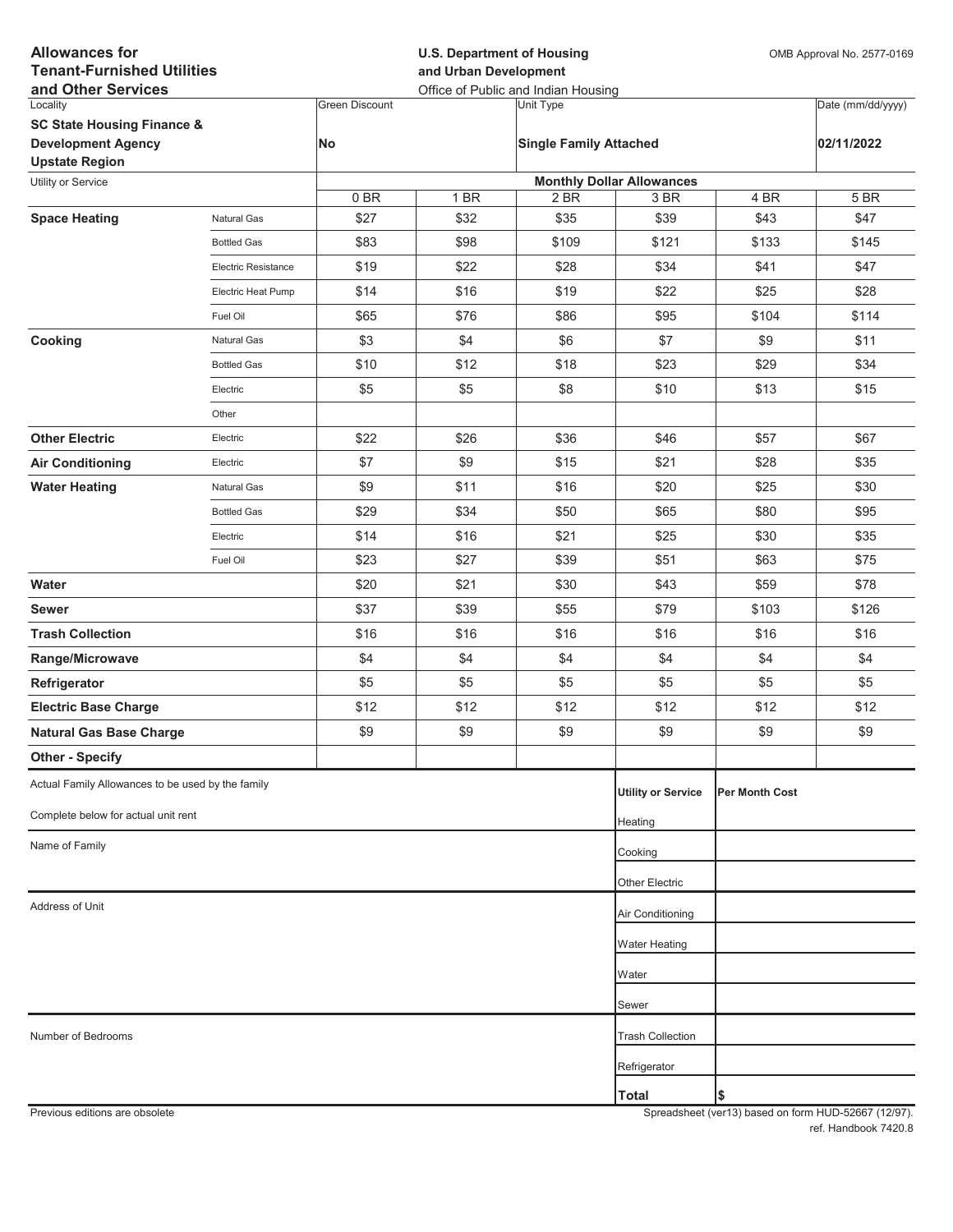| <b>Allowances for</b><br><b>Tenant-Furnished Utilities</b><br>and Other Services |                            |                       | <b>U.S. Department of Housing</b><br>and Urban Development<br>Office of Public and Indian Housing |                               |                                  |                       | OMB Approval No. 2577-0169 |  |
|----------------------------------------------------------------------------------|----------------------------|-----------------------|---------------------------------------------------------------------------------------------------|-------------------------------|----------------------------------|-----------------------|----------------------------|--|
| Locality                                                                         |                            | <b>Green Discount</b> |                                                                                                   | Unit Type                     |                                  |                       | Date (mm/dd/yyyy)          |  |
| <b>SC State Housing Finance &amp;</b>                                            |                            |                       |                                                                                                   |                               |                                  |                       |                            |  |
| <b>Development Agency</b><br><b>Upstate Region</b>                               |                            | <b>ENERGY STAR</b>    |                                                                                                   | <b>Single Family Attached</b> |                                  |                       | 02/11/2022                 |  |
| Utility or Service                                                               |                            |                       |                                                                                                   |                               | <b>Monthly Dollar Allowances</b> |                       |                            |  |
|                                                                                  |                            | 0BR                   | 1 BR                                                                                              | 2 BR                          | 3 BR                             | 4 BR                  | 5 BR                       |  |
| <b>Space Heating</b>                                                             | Natural Gas                | \$22                  | \$26                                                                                              | \$29                          | \$32                             | \$35                  | \$38                       |  |
|                                                                                  | <b>Bottled Gas</b>         | \$68                  | \$80                                                                                              | \$90                          | \$99                             | \$109                 | \$119                      |  |
|                                                                                  | <b>Electric Resistance</b> | \$15                  | \$18                                                                                              | \$23                          | \$28                             | \$33                  | \$38                       |  |
|                                                                                  | Electric Heat Pump         | \$11                  | \$13                                                                                              | \$16                          | \$18                             | \$20                  | \$22                       |  |
|                                                                                  | Fuel Oil                   | \$53                  | \$63                                                                                              | \$70                          | \$78                             | \$86                  | \$93                       |  |
| Cooking                                                                          | Natural Gas                | \$3                   | \$3                                                                                               | \$5                           | \$6                              | \$7                   | \$9                        |  |
|                                                                                  | <b>Bottled Gas</b>         | \$9                   | \$10                                                                                              | \$15                          | \$19                             | \$23                  | \$28                       |  |
|                                                                                  | Electric                   | \$4                   | \$4                                                                                               | \$6                           | \$8                              | \$10                  | \$12                       |  |
|                                                                                  | Other                      |                       |                                                                                                   |                               |                                  |                       |                            |  |
| <b>Other Electric</b>                                                            | Electric                   | \$18                  | \$21                                                                                              | \$30                          | \$38                             | \$46                  | \$55                       |  |
| <b>Air Conditioning</b>                                                          | Electric                   | \$6                   | \$7                                                                                               | \$12                          | \$17                             | \$23                  | \$29                       |  |
| <b>Water Heating</b>                                                             | Natural Gas                | \$8                   | \$9                                                                                               | \$13                          | \$17                             | \$21                  | \$25                       |  |
|                                                                                  | <b>Bottled Gas</b>         | \$24                  | \$28                                                                                              | \$41                          | \$53                             | \$66                  | \$78                       |  |
|                                                                                  | Electric                   | \$11                  | \$13                                                                                              | \$17                          | \$21                             | \$25                  | \$28                       |  |
|                                                                                  | Fuel Oil                   | \$19                  | \$22                                                                                              | \$32                          | \$42                             | \$51                  | \$61                       |  |
| Water                                                                            |                            | \$20                  | \$21                                                                                              | \$30                          | \$43                             | \$59                  | \$78                       |  |
| <b>Sewer</b>                                                                     |                            | \$37                  | \$39                                                                                              | \$55                          | \$79                             | \$103                 | \$126                      |  |
| <b>Trash Collection</b>                                                          |                            | \$16                  | \$16                                                                                              | \$16                          | \$16                             | \$16                  | \$16                       |  |
| Range/Microwave                                                                  |                            | \$4                   | \$4                                                                                               | \$4                           | \$4                              | \$4                   | \$4                        |  |
| Refrigerator                                                                     |                            | \$5                   | \$5                                                                                               | \$5                           | \$5                              | \$5                   | \$5                        |  |
| <b>Electric Base Charge</b>                                                      |                            | \$12                  | \$12                                                                                              | \$12                          | \$12                             | \$12                  | \$12                       |  |
| <b>Natural Gas Base Charge</b>                                                   |                            | \$9                   | \$9                                                                                               | \$9                           | \$9                              | \$9                   | \$9                        |  |
| <b>Other - Specify</b>                                                           |                            |                       |                                                                                                   |                               |                                  |                       |                            |  |
| Actual Family Allowances to be used by the family                                |                            |                       |                                                                                                   |                               | <b>Utility or Service</b>        | <b>Per Month Cost</b> |                            |  |
| Complete below for actual unit rent                                              |                            |                       |                                                                                                   |                               | Heating                          |                       |                            |  |
| Name of Family                                                                   |                            |                       |                                                                                                   |                               | Cooking                          |                       |                            |  |
|                                                                                  |                            |                       |                                                                                                   |                               | Other Electric                   |                       |                            |  |
| Address of Unit                                                                  |                            |                       |                                                                                                   |                               | Air Conditioning                 |                       |                            |  |
|                                                                                  |                            |                       |                                                                                                   |                               |                                  |                       |                            |  |
|                                                                                  |                            |                       |                                                                                                   |                               | <b>Water Heating</b>             |                       |                            |  |
|                                                                                  |                            |                       |                                                                                                   |                               | Water                            |                       |                            |  |
|                                                                                  |                            |                       |                                                                                                   |                               | Sewer                            |                       |                            |  |
| Number of Bedrooms                                                               |                            |                       |                                                                                                   |                               | <b>Trash Collection</b>          |                       |                            |  |
|                                                                                  |                            |                       |                                                                                                   |                               | Refrigerator                     |                       |                            |  |
|                                                                                  |                            |                       |                                                                                                   |                               | <b>Total</b>                     | I\$                   |                            |  |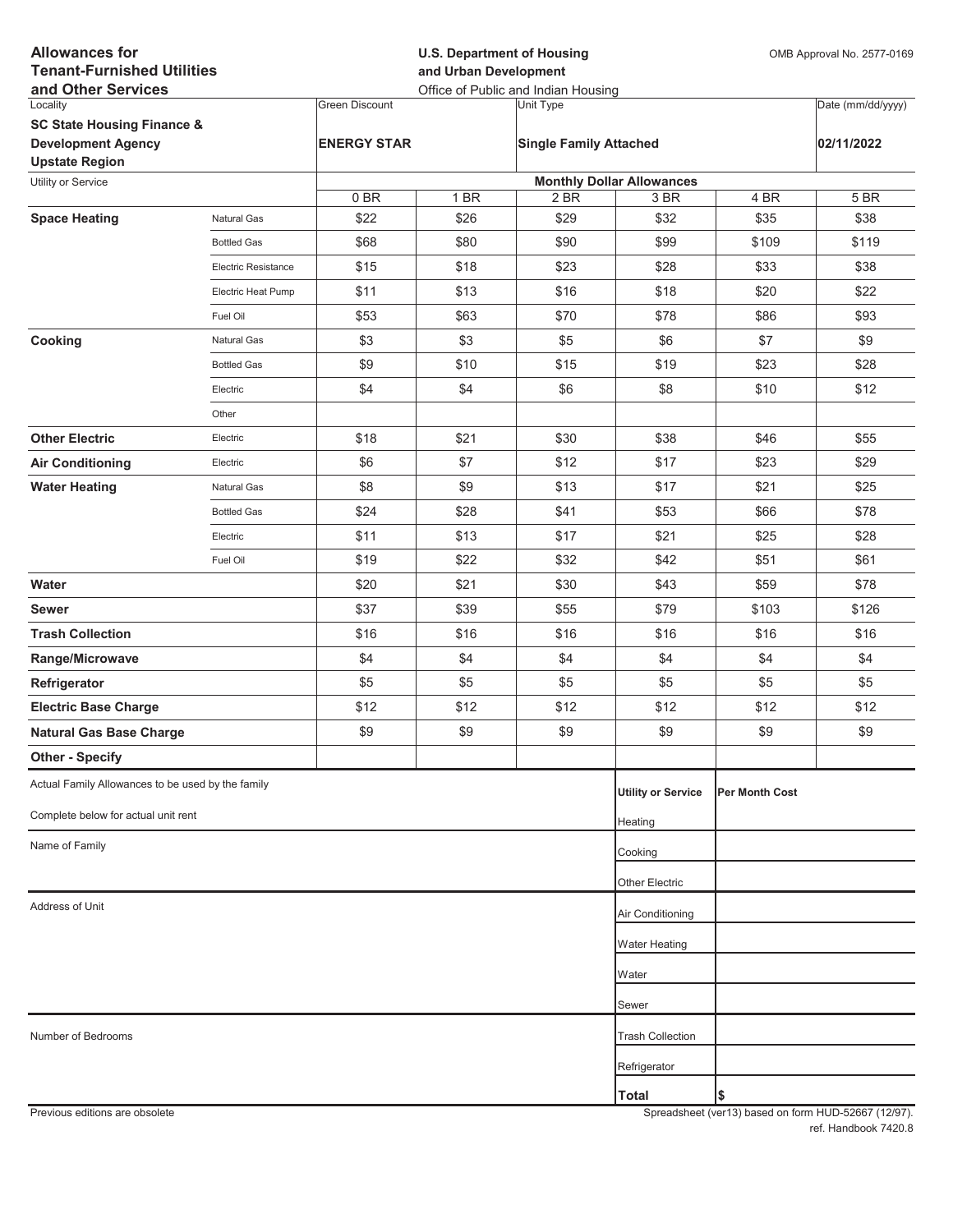| <b>Allowances for</b>                                   |                            |                       | <b>U.S. Department of Housing</b>                            |           |                                  |                       | OMB Approval No. 2577-0169 |  |
|---------------------------------------------------------|----------------------------|-----------------------|--------------------------------------------------------------|-----------|----------------------------------|-----------------------|----------------------------|--|
| <b>Tenant-Furnished Utilities</b><br>and Other Services |                            |                       | and Urban Development<br>Office of Public and Indian Housing |           |                                  |                       |                            |  |
| Locality                                                |                            | <b>Green Discount</b> |                                                              | Unit Type |                                  |                       | Date (mm/dd/yyyy)          |  |
| <b>SC State Housing Finance &amp;</b>                   |                            |                       |                                                              |           |                                  |                       |                            |  |
| <b>Development Agency</b><br><b>Upstate Region</b>      |                            | No                    |                                                              |           | Lowrise Apartment (2 - 4 units)  |                       | 02/11/2022                 |  |
| Utility or Service                                      |                            |                       |                                                              |           | <b>Monthly Dollar Allowances</b> |                       |                            |  |
|                                                         |                            | 0BR                   | 1 BR                                                         | 2 BR      | 3 BR                             | 4 BR                  | 5 BR                       |  |
| <b>Space Heating</b>                                    | Natural Gas                | \$32                  | \$37                                                         | \$40      | \$43                             | \$45                  | \$48                       |  |
|                                                         | <b>Bottled Gas</b>         | \$99                  | \$116                                                        | \$124     | \$132                            | \$140                 | \$148                      |  |
|                                                         | <b>Electric Resistance</b> | \$19                  | \$22                                                         | \$28      | \$34                             | \$41                  | \$47                       |  |
|                                                         | Electric Heat Pump         | \$14                  | \$17                                                         | \$20      | \$23                             | \$26                  | \$29                       |  |
|                                                         | Fuel Oil                   | \$77                  | \$91                                                         | \$97      | \$103                            | \$109                 | \$116                      |  |
| Cooking                                                 | Natural Gas                | \$3                   | \$4                                                          | \$6       | \$7                              | \$9                   | \$11                       |  |
|                                                         | <b>Bottled Gas</b>         | \$10                  | \$12                                                         | \$18      | \$23                             | \$29                  | \$34                       |  |
|                                                         | Electric                   | \$5                   | \$5                                                          | \$8       | \$10                             | \$13                  | \$15                       |  |
|                                                         | Other                      |                       |                                                              |           |                                  |                       |                            |  |
| <b>Other Electric</b>                                   | Electric                   | \$21                  | \$25                                                         | \$35      | \$45                             | \$55                  | \$64                       |  |
| <b>Air Conditioning</b>                                 | Electric                   | \$8                   | \$10                                                         | \$13      | \$18                             | \$22                  | \$27                       |  |
| <b>Water Heating</b>                                    | Natural Gas                | \$9                   | \$11                                                         | \$16      | \$20                             | \$25                  | \$30                       |  |
|                                                         | <b>Bottled Gas</b>         | \$29                  | \$34                                                         | \$50      | \$65                             | \$80                  | \$95                       |  |
|                                                         | Electric                   | \$14                  | \$16                                                         | \$21      | \$25                             | \$30                  | \$34                       |  |
|                                                         | Fuel Oil                   | \$23                  | \$27                                                         | \$39      | \$51                             | \$63                  | \$75                       |  |
| Water                                                   |                            | \$20                  | \$21                                                         | \$30      | \$43                             | \$59                  | \$78                       |  |
| <b>Sewer</b>                                            |                            | \$37                  | \$39                                                         | \$55      | \$79                             | \$103                 | \$126                      |  |
| <b>Trash Collection</b>                                 |                            | \$16                  | \$16                                                         | \$16      | \$16                             | \$16                  | \$16                       |  |
| Range/Microwave                                         |                            | \$4                   | \$4                                                          | \$4       | \$4                              | \$4                   | \$4                        |  |
| Refrigerator                                            |                            | \$5                   | \$5                                                          | \$5       | \$5                              | \$5                   | \$5                        |  |
| <b>Electric Base Charge</b>                             |                            | \$12                  | \$12                                                         | \$12      | \$12                             | \$12                  | \$12                       |  |
| <b>Natural Gas Base Charge</b>                          |                            | \$9                   | \$9                                                          | \$9       | \$9                              | \$9                   | \$9                        |  |
| <b>Other - Specify</b>                                  |                            |                       |                                                              |           |                                  |                       |                            |  |
| Actual Family Allowances to be used by the family       |                            |                       |                                                              |           | <b>Utility or Service</b>        | <b>Per Month Cost</b> |                            |  |
| Complete below for actual unit rent                     |                            |                       |                                                              |           |                                  |                       |                            |  |
|                                                         |                            |                       |                                                              |           | Heating                          |                       |                            |  |
| Name of Family                                          |                            |                       |                                                              |           | Cooking                          |                       |                            |  |
|                                                         |                            |                       |                                                              |           | <b>Other Electric</b>            |                       |                            |  |
| Address of Unit                                         |                            |                       |                                                              |           | Air Conditioning                 |                       |                            |  |
|                                                         |                            |                       |                                                              |           | Water Heating                    |                       |                            |  |
|                                                         |                            |                       |                                                              |           | Water                            |                       |                            |  |
|                                                         |                            |                       |                                                              |           | Sewer                            |                       |                            |  |
| Number of Bedrooms                                      |                            |                       |                                                              |           | <b>Trash Collection</b>          |                       |                            |  |
|                                                         |                            |                       |                                                              |           | Refrigerator                     |                       |                            |  |
|                                                         |                            |                       |                                                              |           | <b>Total</b>                     | \$                    |                            |  |
|                                                         |                            |                       |                                                              |           |                                  |                       |                            |  |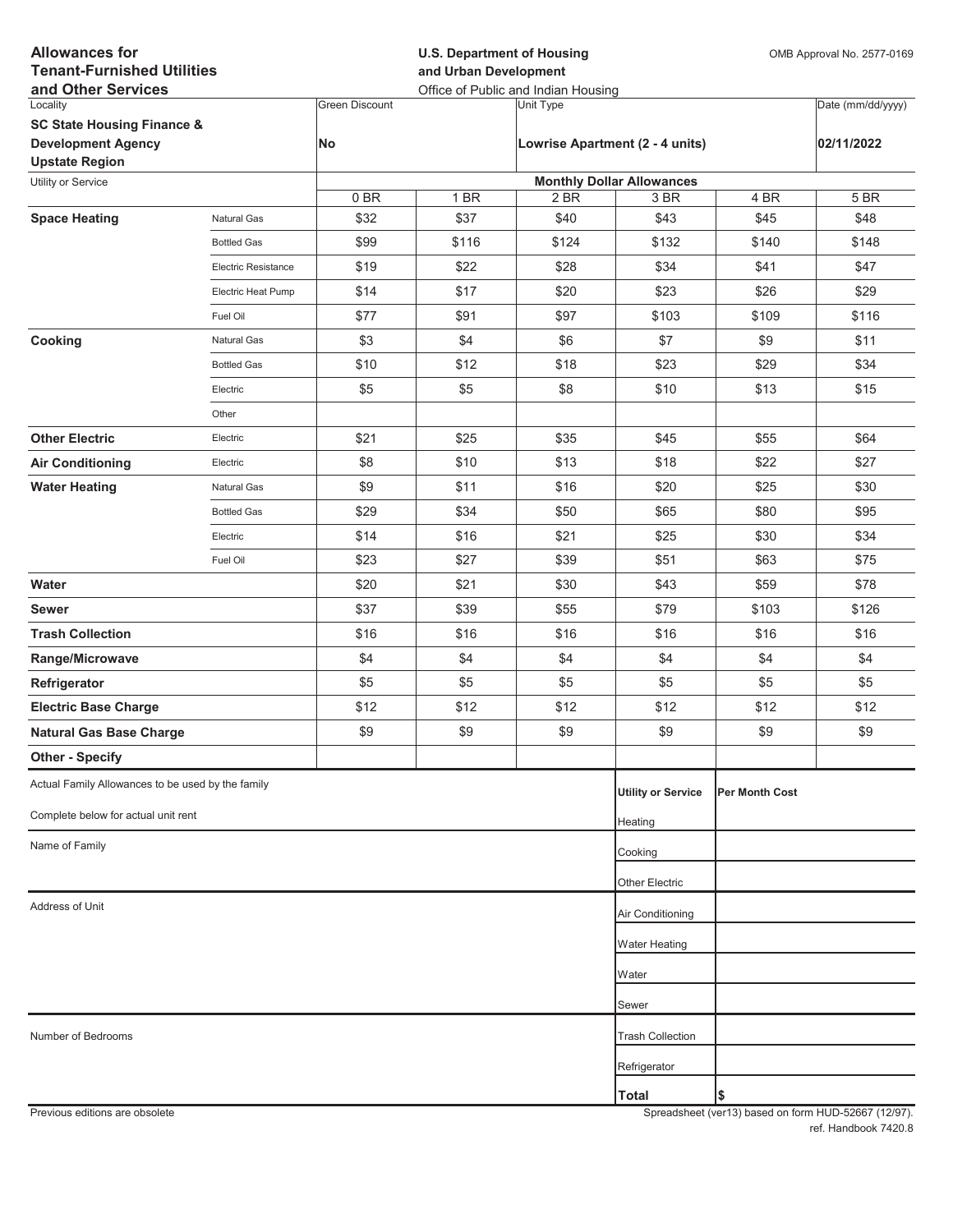| <b>Allowances for</b><br><b>Tenant-Furnished Utilities</b><br>and Other Services |                            |                       | <b>U.S. Department of Housing</b><br>and Urban Development<br>Office of Public and Indian Housing |           |                                  |                | OMB Approval No. 2577-0169 |  |
|----------------------------------------------------------------------------------|----------------------------|-----------------------|---------------------------------------------------------------------------------------------------|-----------|----------------------------------|----------------|----------------------------|--|
| Locality                                                                         |                            | <b>Green Discount</b> |                                                                                                   | Unit Type |                                  |                | Date (mm/dd/yyyy)          |  |
| <b>SC State Housing Finance &amp;</b>                                            |                            |                       |                                                                                                   |           |                                  |                |                            |  |
| <b>Development Agency</b><br><b>Upstate Region</b>                               |                            | <b>ENERGY STAR</b>    |                                                                                                   |           | Lowrise Apartment (2 - 4 units)  |                | 02/11/2022                 |  |
| Utility or Service                                                               |                            |                       |                                                                                                   |           | <b>Monthly Dollar Allowances</b> |                |                            |  |
|                                                                                  |                            | 0BR                   | 1 BR                                                                                              | 2 BR      | 3 BR                             | 4 BR           | 5 BR                       |  |
| <b>Space Heating</b>                                                             | Natural Gas                | \$26                  | \$31                                                                                              | \$33      | \$35                             | \$37           | \$39                       |  |
|                                                                                  | <b>Bottled Gas</b>         | \$81                  | \$95                                                                                              | \$102     | \$108                            | \$115          | \$121                      |  |
|                                                                                  | <b>Electric Resistance</b> | \$15                  | \$18                                                                                              | \$23      | \$28                             | \$33           | \$38                       |  |
|                                                                                  | Electric Heat Pump         | \$12                  | \$14                                                                                              | \$16      | \$19                             | \$21           | \$23                       |  |
|                                                                                  | Fuel Oil                   | \$63                  | \$74                                                                                              | \$80      | \$85                             | \$90           | \$95                       |  |
| Cooking                                                                          | Natural Gas                | \$3                   | \$3                                                                                               | \$5       | \$6                              | \$7            | \$9                        |  |
|                                                                                  | <b>Bottled Gas</b>         | \$9                   | \$10                                                                                              | \$15      | \$19                             | \$23           | \$28                       |  |
|                                                                                  | Electric                   | \$4                   | \$4                                                                                               | \$6       | \$8                              | \$10           | \$12                       |  |
|                                                                                  | Other                      |                       |                                                                                                   |           |                                  |                |                            |  |
| <b>Other Electric</b>                                                            | Electric                   | \$18                  | \$21                                                                                              | \$29      | \$37                             | \$45           | \$53                       |  |
| <b>Air Conditioning</b>                                                          | Electric                   | \$7                   | \$8                                                                                               | \$11      | \$14                             | \$18           | \$21                       |  |
| <b>Water Heating</b>                                                             | Natural Gas                | \$8                   | \$9                                                                                               | \$13      | \$17                             | \$21           | \$25                       |  |
|                                                                                  | <b>Bottled Gas</b>         | \$24                  | \$28                                                                                              | \$41      | \$53                             | \$66           | \$78                       |  |
|                                                                                  | Electric                   | \$11                  | \$13                                                                                              | \$17      | \$21                             | \$25           | \$28                       |  |
|                                                                                  | Fuel Oil                   | \$19                  | \$22                                                                                              | \$32      | \$42                             | \$51           | \$61                       |  |
| Water                                                                            |                            | \$20                  | \$21                                                                                              | \$30      | \$43                             | \$59           | \$78                       |  |
| <b>Sewer</b>                                                                     |                            | \$37                  | \$39                                                                                              | \$55      | \$79                             | \$103          | \$126                      |  |
| <b>Trash Collection</b>                                                          |                            | \$16                  | \$16                                                                                              | \$16      | \$16                             | \$16           | \$16                       |  |
| Range/Microwave                                                                  |                            | \$4                   | \$4                                                                                               | \$4       | \$4                              | \$4            | \$4                        |  |
| Refrigerator                                                                     |                            | \$5                   | \$5                                                                                               | \$5       | \$5                              | \$5            | \$5                        |  |
| <b>Electric Base Charge</b>                                                      |                            | \$12                  | \$12                                                                                              | \$12      | \$12                             | \$12           | \$12                       |  |
| <b>Natural Gas Base Charge</b>                                                   |                            | \$9                   | \$9                                                                                               | \$9       | \$9                              | \$9            | \$9                        |  |
| <b>Other - Specify</b>                                                           |                            |                       |                                                                                                   |           |                                  |                |                            |  |
| Actual Family Allowances to be used by the family                                |                            |                       |                                                                                                   |           | <b>Utility or Service</b>        | Per Month Cost |                            |  |
| Complete below for actual unit rent                                              |                            |                       |                                                                                                   |           | Heating                          |                |                            |  |
| Name of Family                                                                   |                            |                       |                                                                                                   |           | Cooking                          |                |                            |  |
|                                                                                  |                            |                       |                                                                                                   |           | Other Electric                   |                |                            |  |
| Address of Unit                                                                  |                            |                       |                                                                                                   |           | Air Conditioning                 |                |                            |  |
|                                                                                  |                            |                       |                                                                                                   |           | <b>Water Heating</b>             |                |                            |  |
|                                                                                  |                            |                       |                                                                                                   |           | Water                            |                |                            |  |
|                                                                                  |                            |                       |                                                                                                   |           | Sewer                            |                |                            |  |
| Number of Bedrooms                                                               |                            |                       |                                                                                                   |           | <b>Trash Collection</b>          |                |                            |  |
|                                                                                  |                            |                       |                                                                                                   |           | Refrigerator                     |                |                            |  |
|                                                                                  |                            |                       |                                                                                                   |           | <b>Total</b>                     | \$             |                            |  |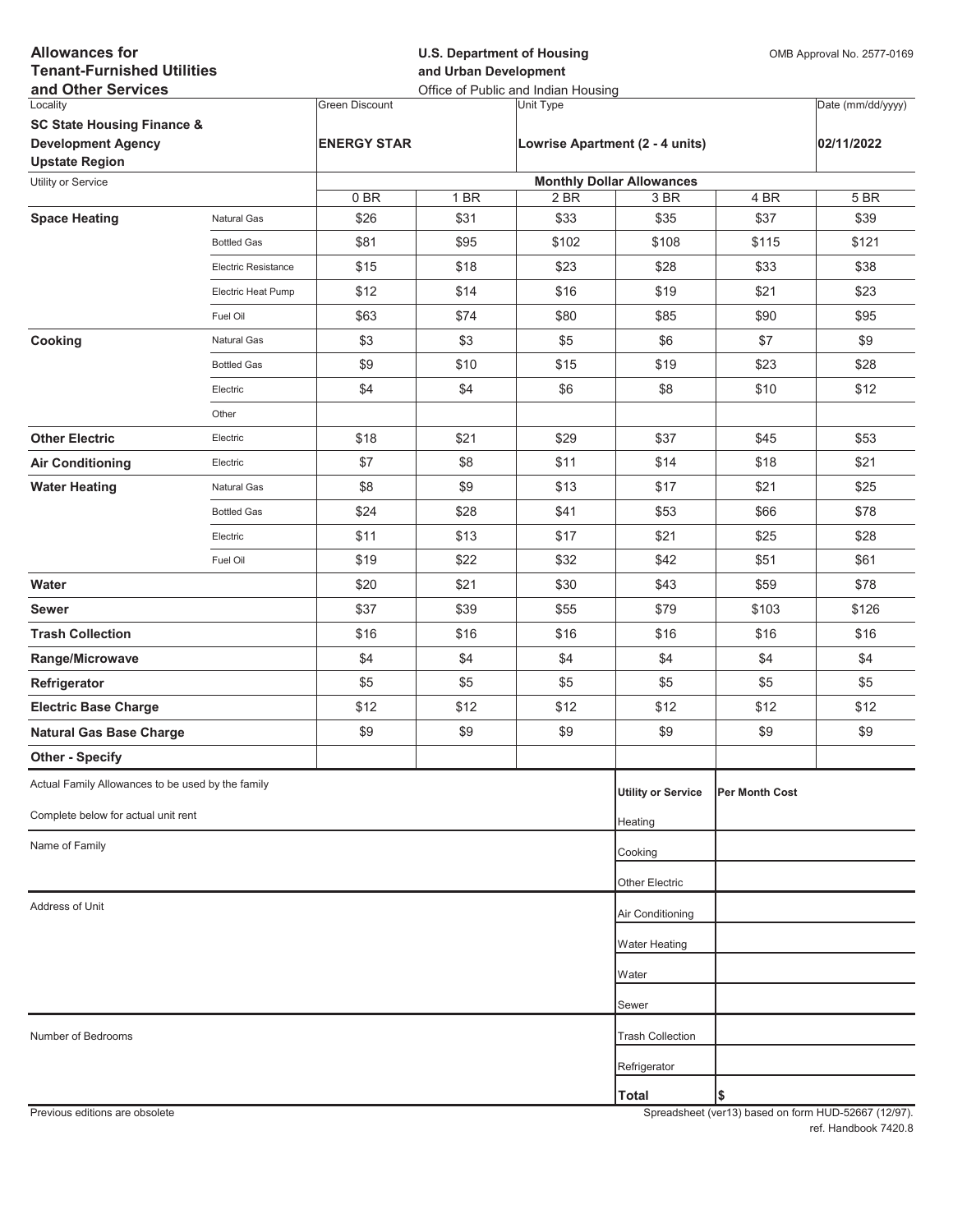| <b>Allowances for</b><br><b>Tenant-Furnished Utilities</b><br>and Other Services            |                     |                       | <b>U.S. Department of Housing</b><br>and Urban Development<br>Office of Public and Indian Housing |                                    |                                  |                | OMB Approval No. 2577-0169 |  |
|---------------------------------------------------------------------------------------------|---------------------|-----------------------|---------------------------------------------------------------------------------------------------|------------------------------------|----------------------------------|----------------|----------------------------|--|
| Locality                                                                                    |                     | <b>Green Discount</b> |                                                                                                   | Unit Type                          |                                  |                | Date (mm/dd/yyyy)          |  |
| <b>SC State Housing Finance &amp;</b><br><b>Development Agency</b><br><b>Upstate Region</b> |                     | No                    |                                                                                                   | Larger Apartment Bldgs. (5+ units) |                                  | 02/11/2022     |                            |  |
| Utility or Service                                                                          |                     |                       |                                                                                                   |                                    | <b>Monthly Dollar Allowances</b> |                |                            |  |
|                                                                                             |                     | 0BR                   | 1 BR                                                                                              | 2 BR                               | 3 BR                             | 4 BR           | 5 BR                       |  |
| <b>Space Heating</b>                                                                        | Natural Gas         | \$20                  | \$24                                                                                              | \$27                               | \$30                             | \$34           | \$37                       |  |
|                                                                                             | <b>Bottled Gas</b>  | \$63                  | \$74                                                                                              | \$84                               | \$94                             | \$104          | \$114                      |  |
|                                                                                             | Electric Resistance | \$13                  | \$15                                                                                              | \$20                               | \$24                             | \$29           | \$35                       |  |
|                                                                                             | Electric Heat Pump  | \$11                  | \$13                                                                                              | \$16                               | \$18                             | \$20           | \$22                       |  |
|                                                                                             | Fuel Oil            | \$49                  | \$58                                                                                              | \$66                               | \$73                             | \$81           | \$89                       |  |
| Cooking                                                                                     | Natural Gas         | \$3                   | \$4                                                                                               | \$6                                | \$7                              | \$9            | \$11                       |  |
|                                                                                             | <b>Bottled Gas</b>  | \$10                  | \$12                                                                                              | \$18                               | \$23                             | \$29           | \$34                       |  |
|                                                                                             | Electric            | \$5                   | \$5                                                                                               | \$8                                | \$10                             | \$13           | \$15                       |  |
|                                                                                             | Other               |                       |                                                                                                   |                                    |                                  |                |                            |  |
| <b>Other Electric</b>                                                                       | Electric            | \$18                  | \$21                                                                                              | \$29                               | \$37                             | \$45           | \$53                       |  |
| <b>Air Conditioning</b>                                                                     | Electric            | \$7                   | \$9                                                                                               | \$12                               | \$16                             | \$19           | \$23                       |  |
| <b>Water Heating</b>                                                                        | Natural Gas         | \$7                   | \$9                                                                                               | \$12                               | \$16                             | \$20           | \$24                       |  |
|                                                                                             | <b>Bottled Gas</b>  | \$23                  | \$27                                                                                              | \$40                               | \$52                             | \$64           | \$76                       |  |
|                                                                                             | Electric            | \$11                  | \$13                                                                                              | \$17                               | \$20                             | \$24           | \$28                       |  |
|                                                                                             | Fuel Oil            | \$18                  | \$21                                                                                              | \$31                               | \$41                             | \$50           | \$60                       |  |
| Water                                                                                       |                     | \$20                  | \$21                                                                                              | \$30                               | \$43                             | \$59           | \$78                       |  |
| <b>Sewer</b>                                                                                |                     | \$37                  | \$39                                                                                              | \$55                               | \$79                             | \$103          | \$126                      |  |
| <b>Trash Collection</b>                                                                     |                     | \$16                  | \$16                                                                                              | \$16                               | \$16                             | \$16           | \$16                       |  |
| Range/Microwave                                                                             |                     | \$4                   | \$4                                                                                               | \$4                                | \$4                              | \$4            | \$4                        |  |
| Refrigerator                                                                                |                     | \$5                   | \$5                                                                                               | \$5                                | \$5                              | \$5            | \$5                        |  |
| <b>Electric Base Charge</b>                                                                 |                     | \$12                  | \$12                                                                                              | \$12                               | \$12                             | \$12           | \$12                       |  |
| <b>Natural Gas Base Charge</b>                                                              |                     | \$9                   | \$9                                                                                               | \$9                                | \$9                              | \$9            | \$9                        |  |
| <b>Other - Specify</b>                                                                      |                     |                       |                                                                                                   |                                    |                                  |                |                            |  |
| Actual Family Allowances to be used by the family                                           |                     |                       |                                                                                                   |                                    | <b>Utility or Service</b>        | Per Month Cost |                            |  |
| Complete below for actual unit rent                                                         |                     |                       |                                                                                                   |                                    | Heating                          |                |                            |  |
| Name of Family                                                                              |                     |                       |                                                                                                   |                                    | Cooking                          |                |                            |  |
|                                                                                             |                     |                       |                                                                                                   |                                    | Other Electric                   |                |                            |  |
| Address of Unit                                                                             |                     |                       |                                                                                                   |                                    | Air Conditioning                 |                |                            |  |
|                                                                                             |                     |                       |                                                                                                   |                                    |                                  |                |                            |  |
|                                                                                             |                     |                       |                                                                                                   |                                    | <b>Water Heating</b>             |                |                            |  |
|                                                                                             |                     |                       |                                                                                                   |                                    | Water                            |                |                            |  |
|                                                                                             |                     |                       |                                                                                                   |                                    | Sewer                            |                |                            |  |
| Number of Bedrooms                                                                          |                     |                       |                                                                                                   |                                    | <b>Trash Collection</b>          |                |                            |  |
|                                                                                             |                     |                       |                                                                                                   |                                    | Refrigerator                     |                |                            |  |
|                                                                                             |                     |                       |                                                                                                   |                                    | <b>Total</b>                     | Ι\$            |                            |  |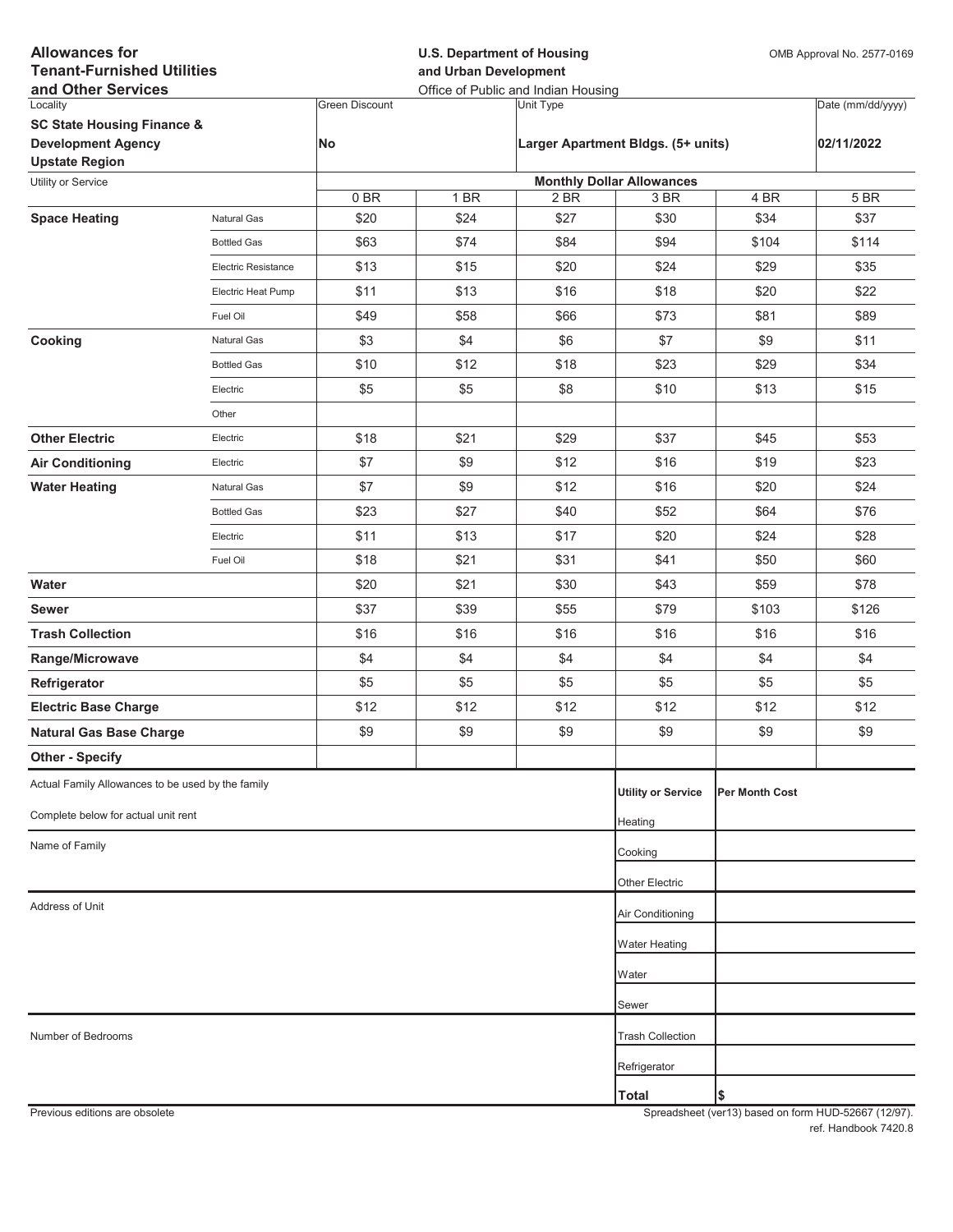| <b>Allowances for</b><br><b>Tenant-Furnished Utilities</b><br>and Other Services |                            |                       | <b>U.S. Department of Housing</b><br>and Urban Development<br>Office of Public and Indian Housing |           |                                    |                | OMB Approval No. 2577-0169 |  |
|----------------------------------------------------------------------------------|----------------------------|-----------------------|---------------------------------------------------------------------------------------------------|-----------|------------------------------------|----------------|----------------------------|--|
| Locality                                                                         |                            | <b>Green Discount</b> |                                                                                                   | Unit Type |                                    |                | Date (mm/dd/yyyy)          |  |
| <b>SC State Housing Finance &amp;</b>                                            |                            |                       |                                                                                                   |           |                                    |                |                            |  |
| <b>Development Agency</b><br><b>Upstate Region</b>                               |                            | <b>ENERGY STAR</b>    |                                                                                                   |           | Larger Apartment Bldgs. (5+ units) |                | 02/11/2022                 |  |
| Utility or Service                                                               |                            |                       |                                                                                                   |           | <b>Monthly Dollar Allowances</b>   |                |                            |  |
|                                                                                  |                            | 0BR                   | 1 BR                                                                                              | 2 BR      | 3 BR                               | 4 BR           | 5 BR                       |  |
| <b>Space Heating</b>                                                             | Natural Gas                | \$17                  | \$20                                                                                              | \$22      | \$25                               | \$28           | \$30                       |  |
|                                                                                  | <b>Bottled Gas</b>         | \$51                  | \$60                                                                                              | \$69      | \$77                               | \$85           | \$93                       |  |
|                                                                                  | <b>Electric Resistance</b> | \$11                  | \$12                                                                                              | \$16      | \$20                               | \$24           | \$28                       |  |
|                                                                                  | Electric Heat Pump         | \$9                   | \$11                                                                                              | \$13      | \$14                               | \$16           | \$18                       |  |
|                                                                                  | Fuel Oil                   | \$40                  | \$47                                                                                              | \$54      | \$60                               | \$67           | \$73                       |  |
| Cooking                                                                          | Natural Gas                | \$3                   | \$3                                                                                               | \$5       | \$6                                | \$7            | \$9                        |  |
|                                                                                  | <b>Bottled Gas</b>         | \$9                   | \$10                                                                                              | \$15      | \$19                               | \$23           | \$28                       |  |
|                                                                                  | Electric                   | \$4                   | \$4                                                                                               | \$6       | \$8                                | \$10           | \$12                       |  |
|                                                                                  | Other                      |                       |                                                                                                   |           |                                    |                |                            |  |
| <b>Other Electric</b>                                                            | Electric                   | \$14                  | \$17                                                                                              | \$24      | \$30                               | \$37           | \$43                       |  |
| <b>Air Conditioning</b>                                                          | Electric                   | \$6                   | \$7                                                                                               | \$10      | \$13                               | \$15           | \$19                       |  |
| <b>Water Heating</b>                                                             | Natural Gas                | \$6                   | \$7                                                                                               | \$10      | \$13                               | \$17           | \$20                       |  |
|                                                                                  | <b>Bottled Gas</b>         | \$19                  | \$23                                                                                              | \$33      | \$43                               | \$53           | \$63                       |  |
|                                                                                  | Electric                   | \$9                   | \$11                                                                                              | \$14      | \$17                               | \$20           | \$23                       |  |
|                                                                                  | Fuel Oil                   | \$15                  | \$18                                                                                              | \$25      | \$33                               | \$41           | \$49                       |  |
| Water                                                                            |                            | \$20                  | \$21                                                                                              | \$30      | \$43                               | \$59           | \$78                       |  |
| <b>Sewer</b>                                                                     |                            | \$37                  | \$39                                                                                              | \$55      | \$79                               | \$103          | \$126                      |  |
| <b>Trash Collection</b>                                                          |                            | \$16                  | \$16                                                                                              | \$16      | \$16                               | \$16           | \$16                       |  |
| Range/Microwave                                                                  |                            | \$4                   | \$4                                                                                               | \$4       | \$4                                | \$4            | \$4                        |  |
| Refrigerator                                                                     |                            | \$5                   | \$5                                                                                               | \$5       | \$5                                | \$5            | \$5                        |  |
| <b>Electric Base Charge</b>                                                      |                            | \$12                  | \$12                                                                                              | \$12      | \$12                               | \$12           | \$12                       |  |
| <b>Natural Gas Base Charge</b>                                                   |                            | \$9                   | \$9                                                                                               | \$9       | \$9                                | \$9            | \$9                        |  |
| <b>Other - Specify</b>                                                           |                            |                       |                                                                                                   |           |                                    |                |                            |  |
| Actual Family Allowances to be used by the family                                |                            |                       |                                                                                                   |           | <b>Utility or Service</b>          | Per Month Cost |                            |  |
| Complete below for actual unit rent                                              |                            |                       |                                                                                                   |           | Heating                            |                |                            |  |
| Name of Family                                                                   |                            |                       |                                                                                                   |           | Cooking                            |                |                            |  |
|                                                                                  |                            |                       |                                                                                                   |           | Other Electric                     |                |                            |  |
| Address of Unit                                                                  |                            |                       |                                                                                                   |           | Air Conditioning                   |                |                            |  |
|                                                                                  |                            |                       |                                                                                                   |           | <b>Water Heating</b>               |                |                            |  |
|                                                                                  |                            |                       |                                                                                                   |           | Water                              |                |                            |  |
|                                                                                  |                            |                       |                                                                                                   |           | Sewer                              |                |                            |  |
| Number of Bedrooms                                                               |                            |                       |                                                                                                   |           | <b>Trash Collection</b>            |                |                            |  |
|                                                                                  |                            |                       |                                                                                                   |           | Refrigerator                       |                |                            |  |
|                                                                                  |                            |                       |                                                                                                   |           | <b>Total</b>                       | \$             |                            |  |